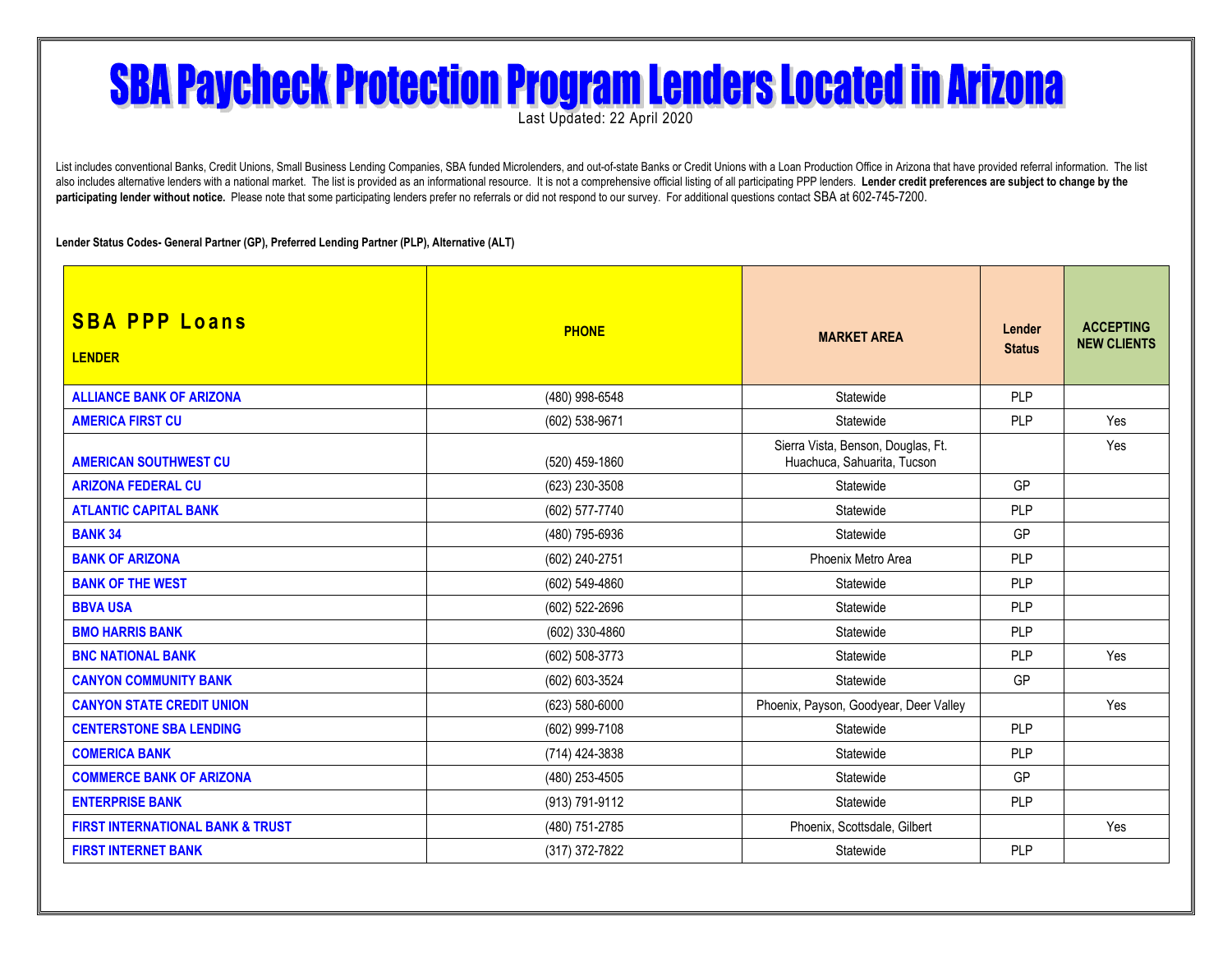| <b>SBA PPP Loans</b>                  |                         |                          |                         |                                        |
|---------------------------------------|-------------------------|--------------------------|-------------------------|----------------------------------------|
| <b>LENDER</b>                         | <b>PHONE</b>            | <b>MARKET AREA</b>       | Lender<br><b>Status</b> | <b>ACCEPTING</b><br><b>NEW CLIENTS</b> |
| <b>HARVEST SMALL BUSINESS FINANCE</b> | (602) 703-6301          | Statewide                | PLP                     |                                        |
| <b>HORIZON COMMUNITY BANK</b>         | (928) 854-3000          | Statewide                | PLP                     |                                        |
| <b>IOWA STATE BANK</b>                | (520) 314-2597          | Statewide                | GP                      |                                        |
| <b>JOHNSON BANK</b>                   | (602) 381-2100          | Maricopa Co.             | PLP                     |                                        |
| <b>JPMORGAN CHASE BANK</b>            | (623) 337-9969          | Statewide                | PLP                     |                                        |
| <b>LANDINGS CU</b>                    | (480) 967-9475          | Tempe, Chandler, Gilbert |                         | Yes                                    |
| <b>MEADOWS BANK</b>                   | (623) 328-9770          | Statewide                | PLP                     |                                        |
| <b>METRO PHOENIX BANK</b>             | (602) 346-1803          | Statewide                | PLP                     | Yes                                    |
| <b>MIDFIRST</b>                       | (602) 801-5713          | Statewide                | PLP                     |                                        |
| <b>MIDWEST REGIONAL SBL</b>           | (480)-468-5180          | Statewide                | GP                      | Yes                                    |
| <b>MIDWEST REGIONAL BANK</b>          | (602) 405-3513          | Statewide                |                         | Yes                                    |
| <b>MOUNTAIN AMERICA CU</b>            | (480) 487-5577          | Statewide                | PLP                     | Yes                                    |
| <b>NATIONAL BANK OF ARIZONA</b>       | (602) 212-5545          | Statewide                | <b>PLP</b>              |                                        |
| <b>OLD PUEBLO CU</b>                  | (520) 881-6262          | Tucson                   |                         | Yes                                    |
| <b>ONEAZ CU</b>                       | (602) 467-4262          | Statewide                | GP                      |                                        |
| <b>POPPY BANK</b>                     | (480) 346-1218          | Statewide                | PLP                     |                                        |
| <b>REPUBLIC BANK OF AZ</b>            | (602) 280-9402          | Statewide                | GP                      | Yes                                    |
| <b>RADIUS BANK</b>                    | (602) 635-6999          | Statewide                | PLP                     |                                        |
| <b>READYCAP LENDING</b>               | (602) 538-9671          | Statewide                | PLP                     |                                        |
| <b>STATE BANK OF ARIZONA</b>          | (928) 855-4050 ext.5201 | Statewide                | GP                      |                                        |
| <b>STEARNS BANK</b>                   | (480) 314-4200          | Statewide                | PLP                     |                                        |
| <b>SUNFLOWER BANK</b>                 | (602) 292-5886          | Statewide                | PLP                     |                                        |
| <b>SUNWEST FEDERAL CU</b>             | (602) 866-1100          | Phoenix Metro Area       |                         | Yes                                    |
| <b>T BANK</b>                         | (602) 206-1417          | Statewide                | PLP                     |                                        |
| <b>TEXAS CAPITAL</b>                  | (602) 228-6647          | Statewide                | <b>PLP</b>              |                                        |
| <b>UMB BANK</b>                       | (602)-912-6742          | Maricopa Co.             | <b>PLP</b>              |                                        |
| <b>U.S. BANK</b>                      | (602) 222-4576          | Statewide                | <b>PLP</b>              |                                        |
| <b>UNISON BANK</b>                    | (480) 497-9800          | Phoenix Metro Area       |                         | Yes                                    |
| <b>VANTAGE WEST CREDIT UNION</b>      | (520) 617-4062          | <b>Major Counties</b>    | GP                      |                                        |
| <b>WELLS FARGO BANK ARIZONA</b>       | (602) 378-5221          | Statewide                | <b>PLP</b>              |                                        |